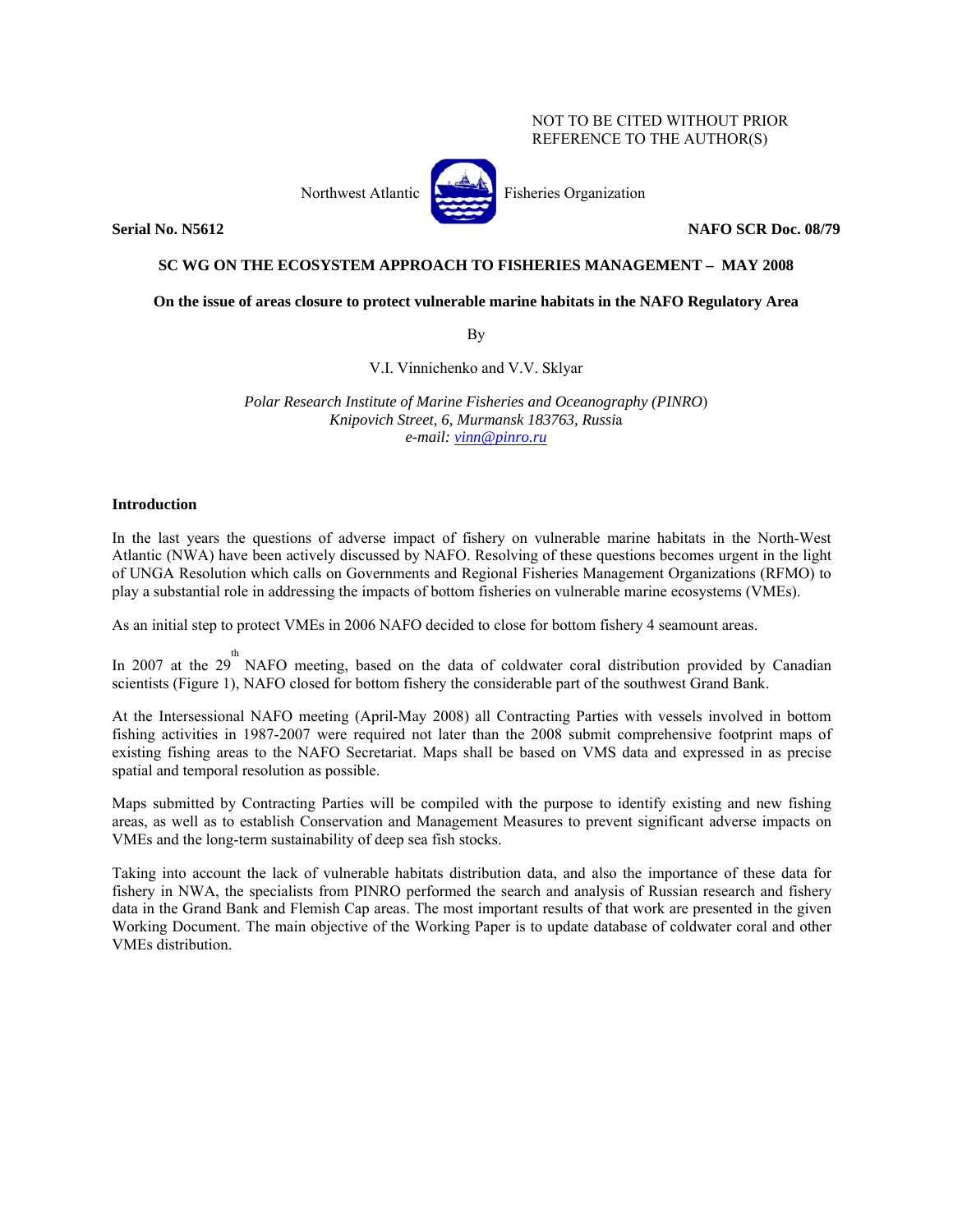# **Material and Methods**

To prepare the presented working document used were:

- -reports and materials provided by NAFO observers on Russian fishing vessels in 2000-2008;
- -data compiled by skippers of Russian fishing vessels in 1999-2008;
- -fishery descriptions of the Newfoundland area for 50-60's;
- -Russian fishery maps for 1970-80's;
- -fisheries and biological data from PINRO database for 2000-2007;
- -report of ICES WGDEC 2008;
- -foreign publications.

Before 2006 Russia did not carry out special investigation of VMEs in NWA. Coral and sponges species were collected irregularly without species identification during fishing, exploratory and research trips. Only records of coral and sponges catches were made.

Since 2007 data on vulnerable marine habitats collected by NAFO observes onboard Russian vessels has included:

-records of coral and other vulnerable bottom species in bycatch without species identification; -records of trawl hooks location and degree of gear damage by corals.

Fishing fleet location was used also as an indicator of coral presence/absence. The data on first trawl set coordinates from PINRO database provided by NAFO observers were used to map fishering areas with specific directed fisheries for Greenland halibut and redfish separately. Data were mapped for Greenland halibut fishery in NAFO Div. 3LMNO and redfish fishery in NAFO Div. 3O separately. Mapped data were selected in accordance with fish distribution pattern: for the Greenland halibut fishery, data on tows at depths between 500-1500 m were used, while for the redfish fishery we used data on a depth range of 250-1000 m. The part of filtered error data consisted 1% of all data collected.

Collected data supposed to use for definition:

- the limits of coral distribution areas;
- -coral community abundance/density;
- -coral biological status (dead/alive)

In 1950-60's the positions of Russian vessels were determined with the astronomical method, in 1970-80's by using radio-navigation systems «Loran-C» and «Dekka», in 2000-2008 - satellite-navigation systems GPS. Besides, accuracy of data on coral and sponge distribution collected in 1950-80'was limited to their positioning accuracy that fishery maps and figures in Fishery Descriptions could have provided.

### **Results**

Historical data from Russian (Soviet) surveys and fishery (Anon. 1967) shows local corals and sponges communities to occur on the southeastern and southwestern slope of Flemish Cap between 46°10′- 47°00′ N, and on its north slope between 48°10′- 48°20′ N in waters deeper than 500 m (Figure 2). The coral and sponges colonies on the northeastern slope of Grand Bank occur between 47°10-47°40′ N at the depth range 360-370 m. On the southeastern slope of Grand Bank corals and sponge communities were found between  $44^{\circ}30'$ -  $45^{\circ}30'$  N in a depth range of 400 to 600 m (Figure 3).

Data from Russian observers in 2000-2007 indicated that in the Greenland halibut fishery in the NAFO Div. 3LMNO (depth 500-1500 m), Russian trawlers made 6100 tows as minimum (Figures 2 and 3), on redfish trawling in the NAFO Div. 3O (depth 250-1000 m) – no less then 5000 tows were made (Figures 4). In the Greenland halibut fishery tows were the most frequent in a depth range of 800 to 1200 m; in the redfish fishery tows predominantly covered 300-600 m depths.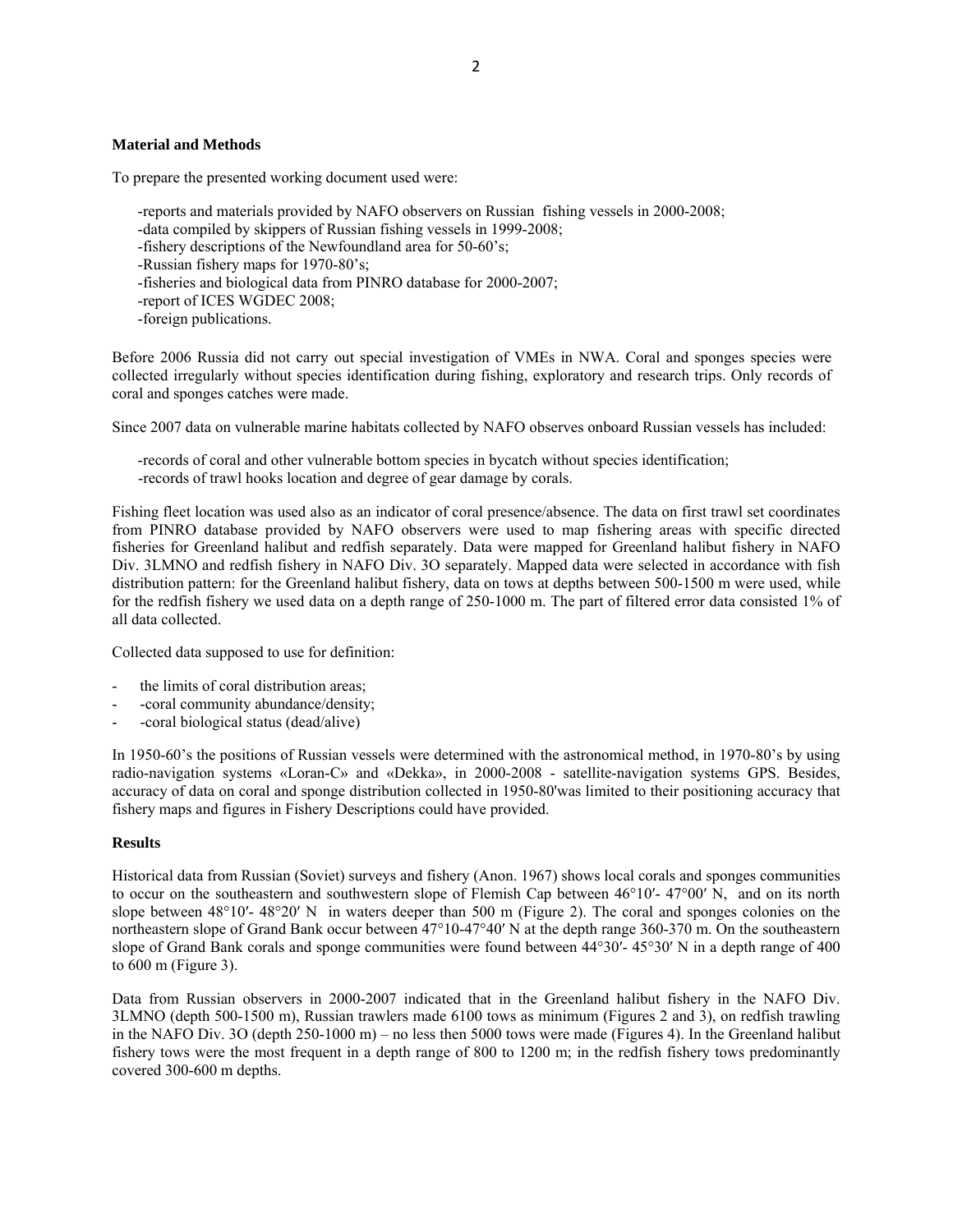Russian fisheries observers (2007 and beginning of 2008) have reported an absence of coral bycatch in across all the abovementioned fishing areas. The reliability of PINRO data concerning the spatial distribution of fishing effort in the NAFO Regulatory Area and absence of bycatch of corals in 2000-2008 was confirmed by skippers of Russian fishing vessels.

## **Discussion**

In accordance with Canadian data, nearly all of the coral species found off Newfoundland occur in waters deeper then 150 m (Figure 1). The southwest Grand Bank exhibited peak areas of coral abundance and diversity, as the Cape Chidley, East of Hudson Straight, Southeastern Baffin Shelf areas (Edinger *et al.* 2007).

Besides corals communities (soft corals, cup corals and sea pens) occur along the north side of the Flemish Cap. There is no data available on coral distribution in the south of the Flemish Cap, and at the depth more then 1400 m across all NAFO Regulatory Area (Edinger *et al.* 2007).

Russian historical data on cold-water coral distribution on Grand Bank and Flemish Cap displayed in Fishery description (Anon. 1967) and on fishery maps are in a fairly good correspondence with Canadian data. However, due to limited data and low precise of the area identification, this information is not highly representative.

In the WGDEC report 2008 showed that coral distribution on the southwest Grand Bank extents beyond the limits of the currently closed area and also embraced waters less than 400 m deep (ICES 2008). Based on this data it was proposed to enlarge the currently closed area to shallow waters and close bottom fishing from the depth of 200 m downwards almost on the whole southwestern slope of the Grand Bank. Moreover, with reference to Edinger *et al*. (2007) investigations and additional data collected by these scientists, some more areas with cold-water coral presence (including Flemish Pass) was recommended for potential closure as high priority areas for conservation (Figure 1).

At the same time WGDEC report mentioned that the question of the role that the NAFO 30 current closure plays in the conservation of coral communities in the NWA is difficult to answer, given a lack of knowledge regarding population connectivity across the NAFO region. The precise placement of closure areas limits for the protection of cold-water corals and other VMEs in other parts in the NAFO Regulatory Area is problematic in the absence of data (ICES 2008).

It is well known that due to the high gear damage fishery vessels try not to work in the areas with coral colonies (ICES 2005). Therefore the fact of high fishery activity in the Flemish Pass area and southwest Grand Bank area, which recommended for closure, shows the evidence here relatively long damage-free trawl ways free of coral concentrations.

## **Conclusions**

The material provided by Russian observers and fishery results show the existence in the NAFO Regulatory Area some bottom fishery areas free of coral communities. These data provided an opportunity to continue of bottom fishery without significant adverse impact on VMEs. At the same time precise determination of fishery areas boundaries has to based on reliable scientific and fishery data about the coldwater coral and other of VMEs distribution. In this connection it is obvious an importance of sample collection by observers on fishery vessels and further researches by analogy with Spain multidisciplinary surveys on Hatton bank (Duran Munoz et al. 2008).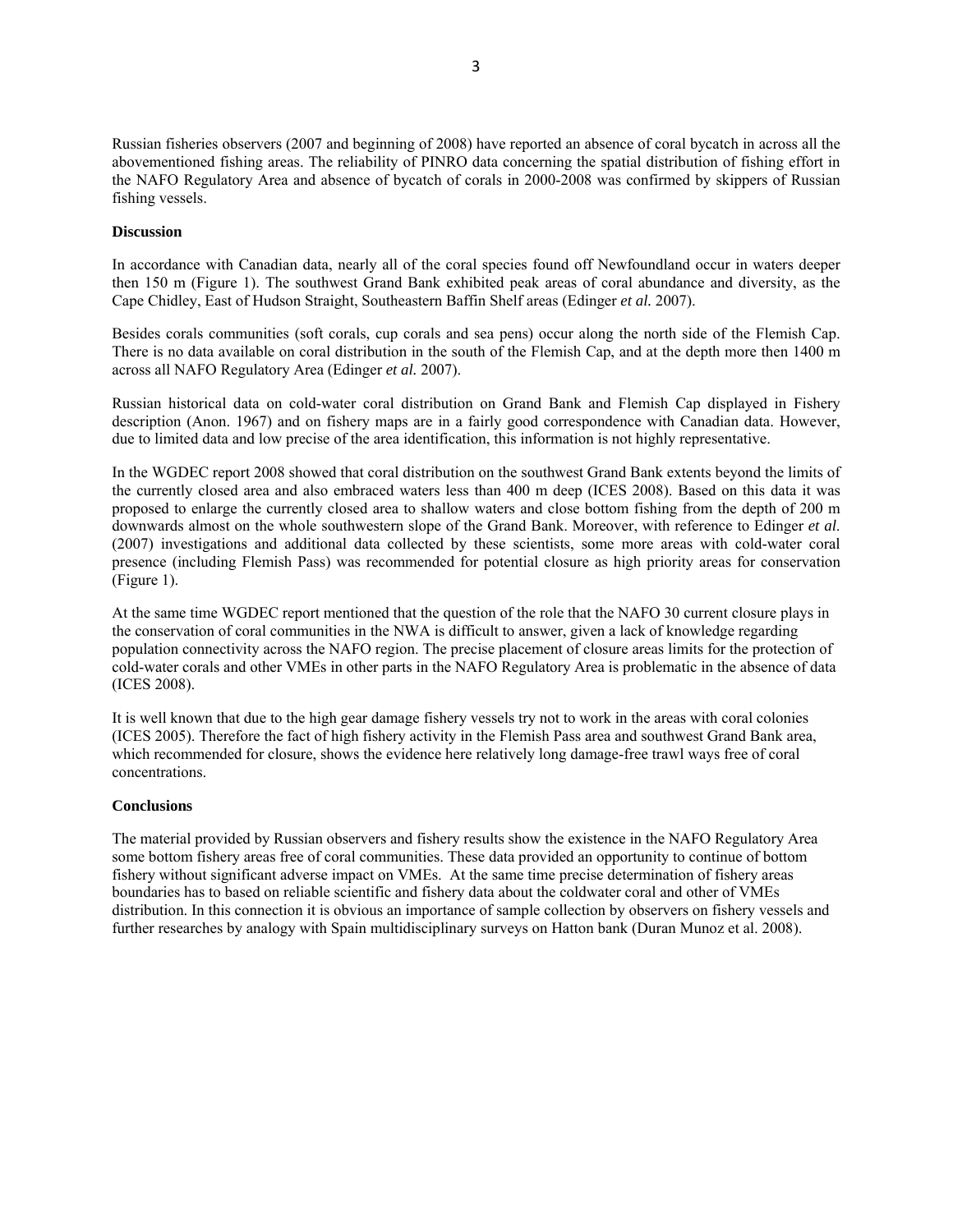## **References**

Anononomous, 1967. Fishery description for Newfoundland, Labrador, West and East Greenland // PINRO. Murmansk. 215 pp.

Duran Munoz, P., M. Sayago Gil, J. Cristobo, S. Parra, A. Serrano, V. Diaz del Rio, T. Patrocinio, M. Sacau, J. Murillo, D. Palomino, M. Dominguez and L. M. Fernandez Salas. 2008. Suggestion on a new additional closure in order to refine the advice on cold water corals protection in the NEAFC Regulatory Area (*Hatton Bank*: ICES XIIb & VIb1) based on ECOVUL/ARPA data. Working Document presented to the Working Group on DeepWater Ecology. Copenhagen. 10–14 March 2008.

Edinger, E., K. Baker, R. Devillers, V. Wareham, 2007. Coldwater corals off Newfoundland and Labrador: Distribution and Fisheries Impacts. World Wildlife Fund Canada, 49 pp.

ICES. 2005. Report of the Working Group on Deep-water Ecology (WGDEC), 8-11 March 2005, ICES Headquarters, Copenhagen. ICES CM 2005/ACE:02. 76 pp.

ICES. 2008. Report of the ICES-NAFO Joint Working Group on Deepwater Ecology (WGDEC). March 2008. 122 pp.



Figure 1. Number of coral species recorded per 10 square kilometers box in Atlantic Canada. Red circles indicate priority areas for coral conservation suggested by Edinger *et al*. (2007), blue circles indicate areas currently closed to protect corals and black dashed line circles indicate other potential areas of coral VMEs (from ICES 2008).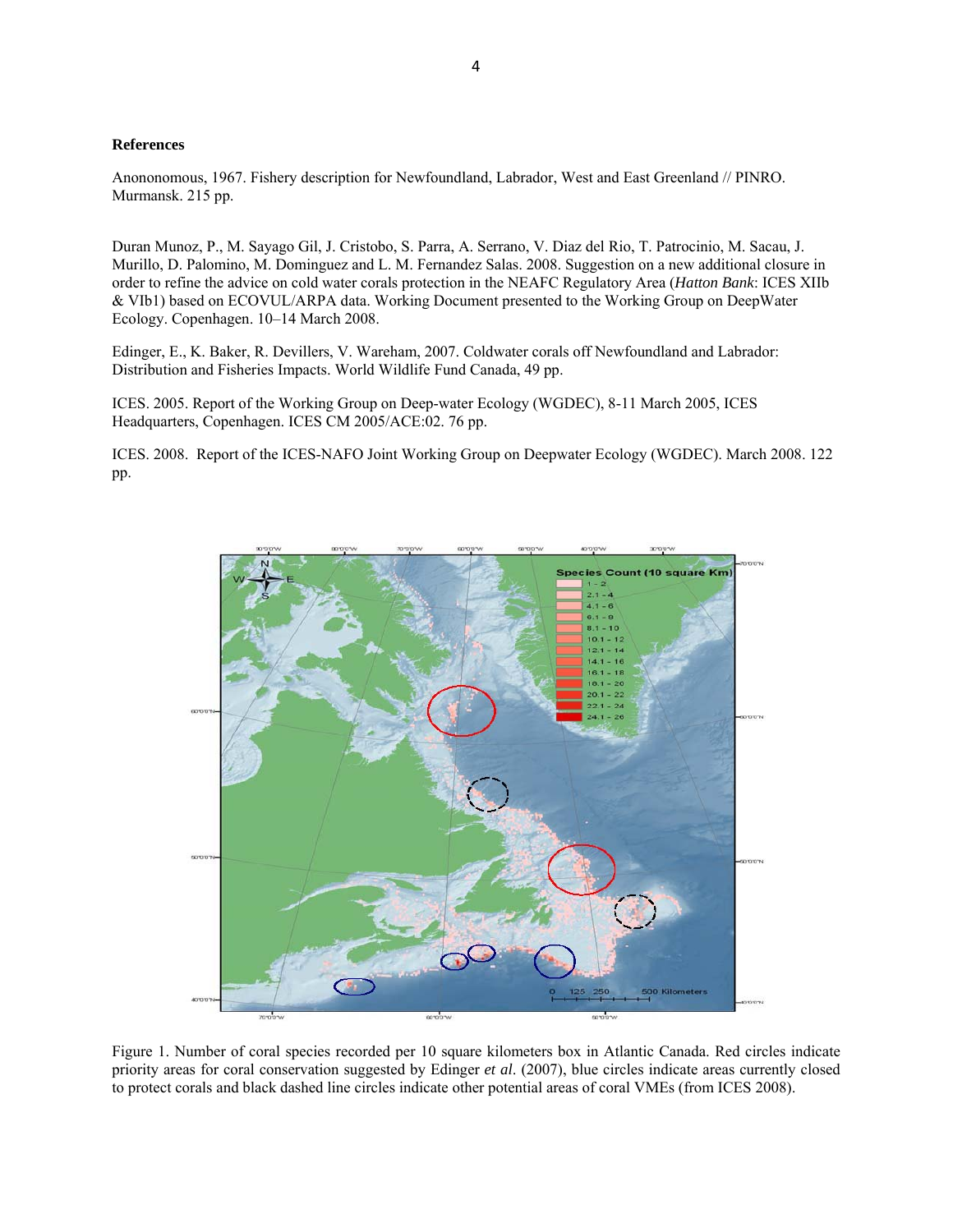

Figure 2. Russian fleet location on Greenland halibut fishery in the NAFO Div. 3LМ by observers data (2000-2008) and corals/sponges occurrence by Russian fishery maps and description data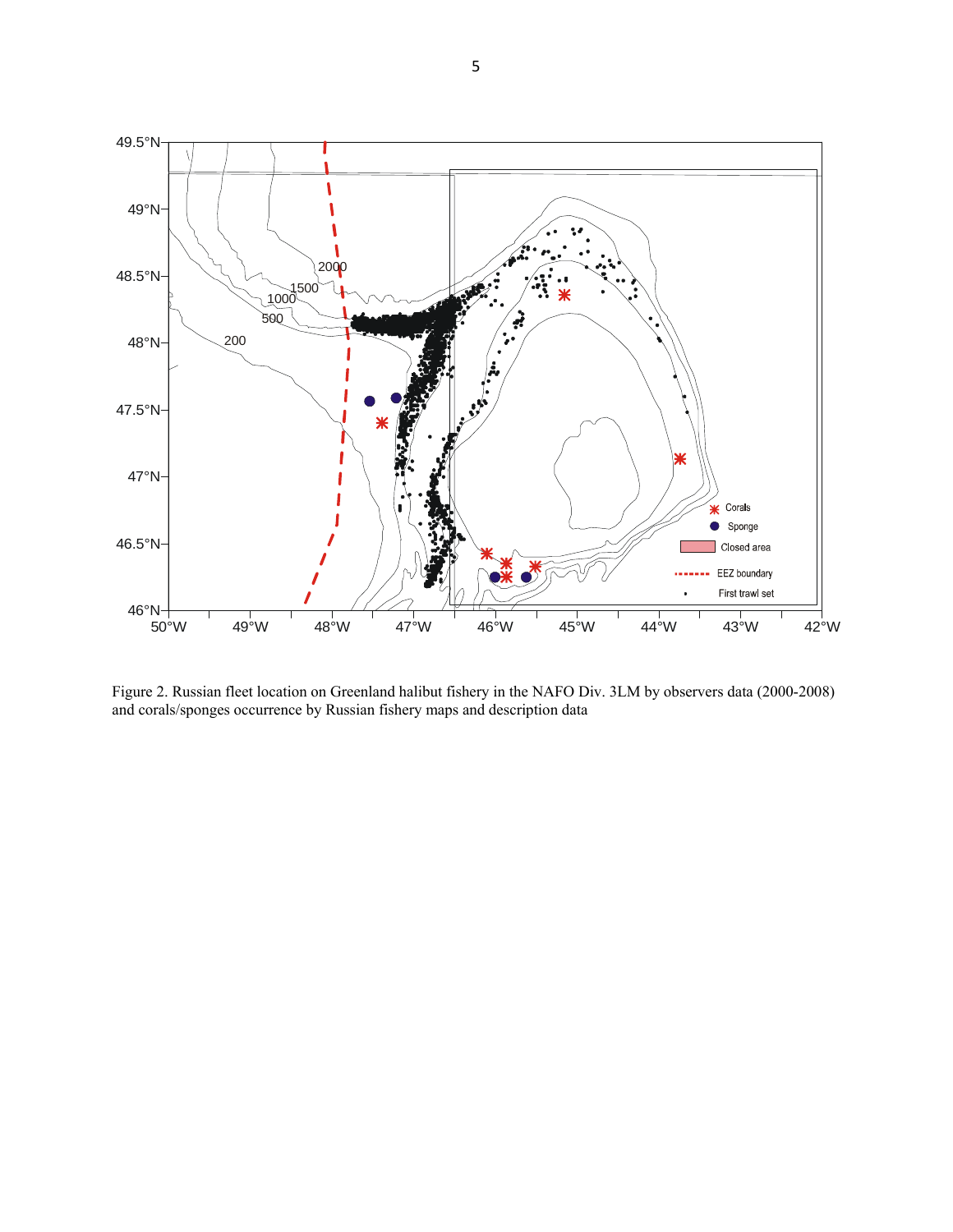

Figure 3. Russian fleet location on Greenland halibut fishery in NAFO Div. 3NO by observers data (2000-2008) and corals/sponges occurrence by Russian fishery maps and description data